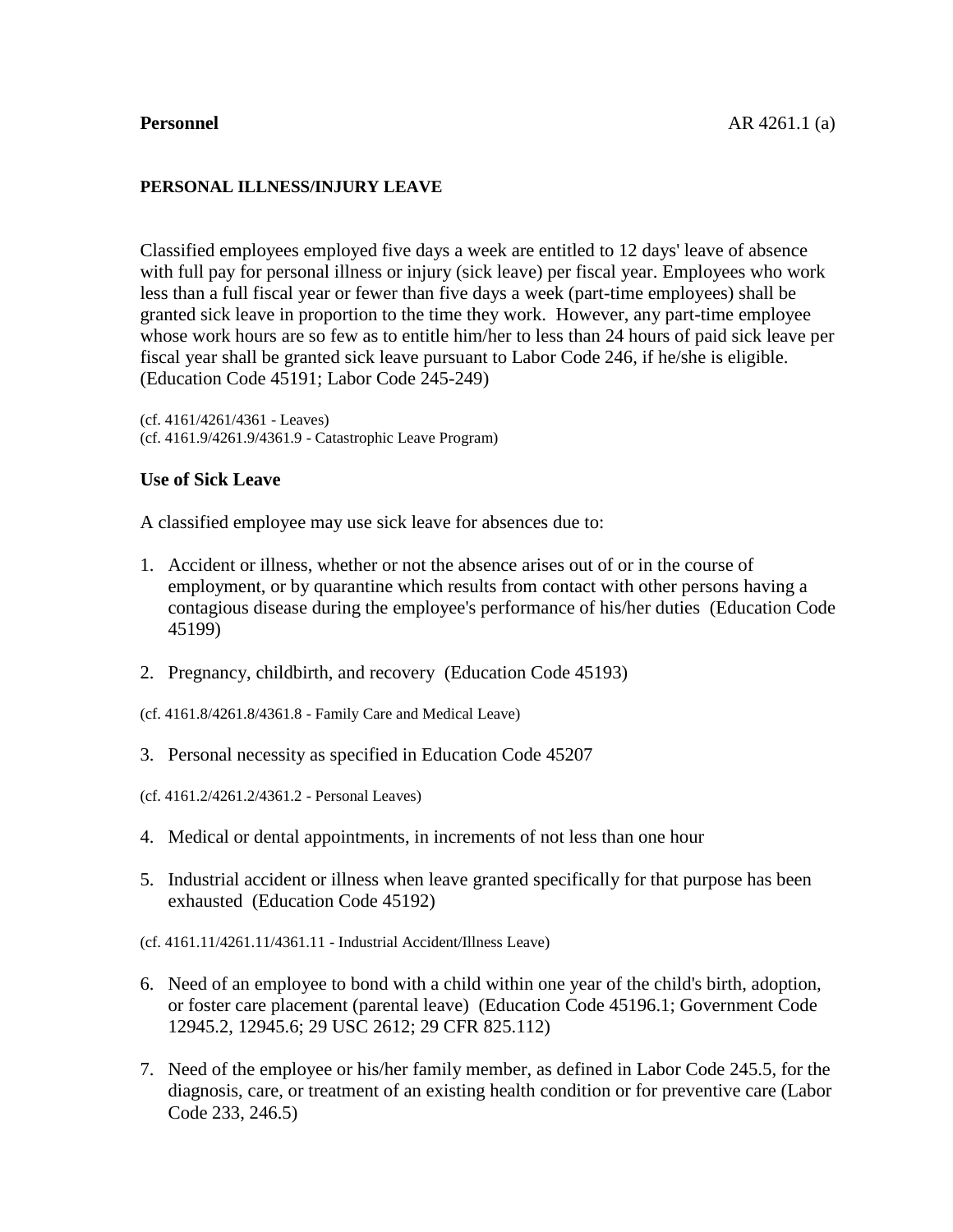8. Need of the employee to seek or obtain any relief or medical attention specified in Labor Code 230(c) and 230.1(a) for the health, safety, or welfare of the employee, or his/her child, when the employee has been a victim of domestic violence, sexual assault, or stalking (Labor Code 233, 246.5)

For the purposes specified in items 7 and 8, an employee may use, in any calendar year, the amount of sick leave he/she would accrue during six months at his/her current rate of entitlement. (Labor Code 233)

An employee may take leave for personal illness or injury at any time during the year, even if credit for such leave has not yet been accrued. However, a new full-time classified employee shall not be entitled to more than six days of sick leave until he/she has completed six months of active service with the district. (Education Code 45191)

Unused days of sick leave shall be accumulated from year to year without limitation. (Education Code 45191)

An employee shall reimburse the district for any unearned sick leave used as of the date of his/her termination.

The district shall not require newly employed classified employees to waive leave accumulated in a previous district. However, if the employee's previous employment was terminated for cause, the transfer of the accumulated leave shall be made only if approved by the Governing Board. (Education Code 45202)

The Superintendent or designee shall notify any classified employee whose employment with the district is terminated after at least one calendar year for reasons other than for cause that, if he/she accepts employment in another district, county office of education, or community college district within one year of the termination of employment, he/she shall be entitled to request that the district transfer his/her accumulated sick leave to his/her new employer. (Education Code 45202)

# **Additional Leave for Disabled Military Veterans**

In addition to any other entitlement for sick leave with pay, a classified employee who is a former active duty member of the U.S. Armed Forces or a former or current member of the California National Guard or a federal reserve component shall be entitled to sick leave with pay of up to 12 days for the purpose of undergoing medical treatment, including mental health treatment, for a military service-connected disability rated at 30 percent or higher by the U.S.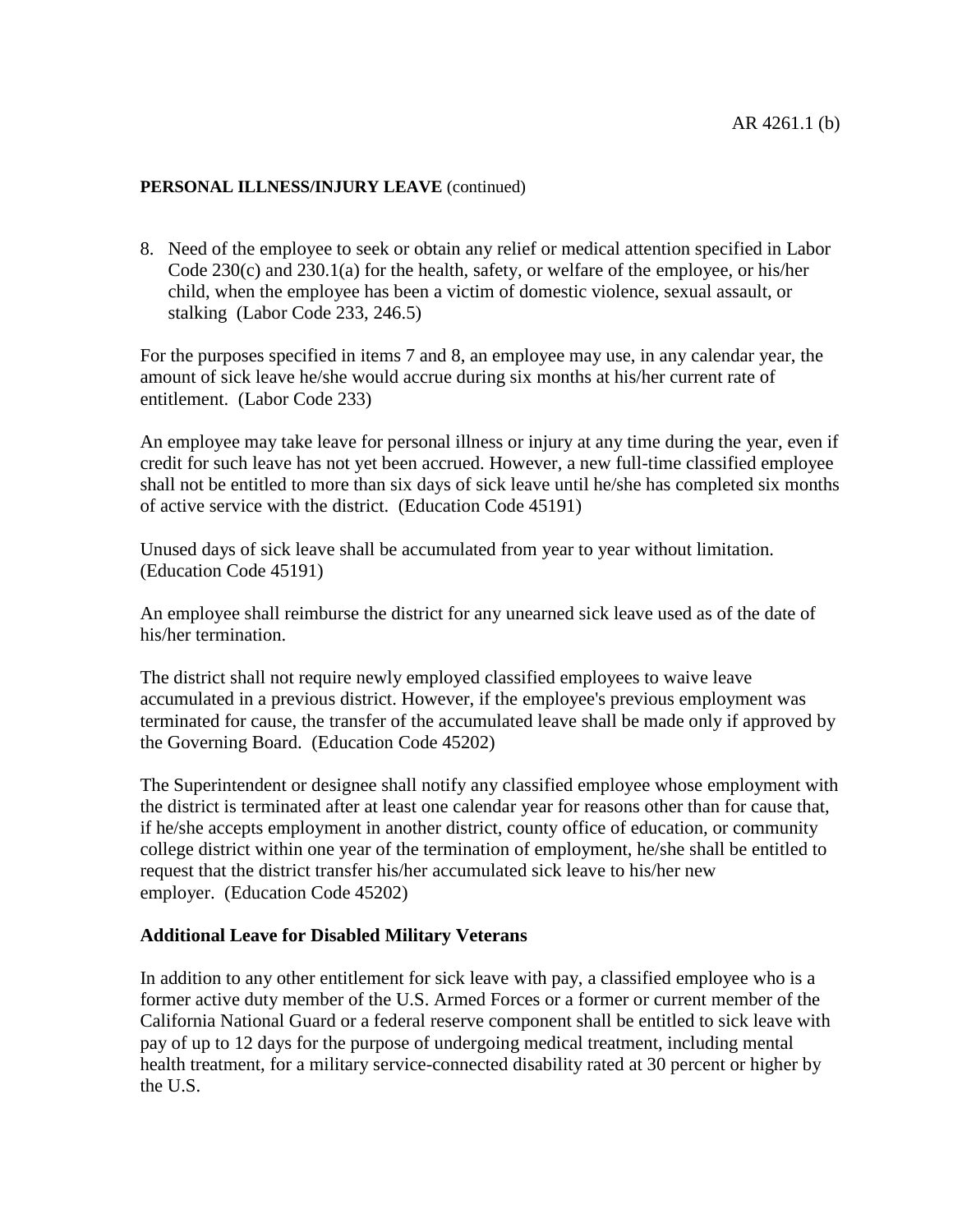Department of Veterans Affairs. An eligible employee who works less than five days per week shall be entitled to such leave in proportion to the time he/she works. (Education Code 45191.5)

The amount of leave shall be credited to the employee either on the date the employee receives confirmation of the submission of his/her disability application to the U.S. Department of Veterans Affairs or on the first day the employee begins or returns to employment after active duty, whichever is later. When the employee receives his/her disability rating decision, he/she shall report that information to the Superintendent or designee. If the disability rating decision makes the employee eligible for the leave, the time used before the decision shall be counted toward the 12-day maximum leave. If the disability rating decision makes the employee ineligible for the leave, the district may change the sick leave time used before the disability rating decision to an alternative leave balance. (Education Code 45191.5)

The Superintendent or designee may require verification, in accordance with the section "Verification Requirements" below, that the employee used the leave to obtain treatment of a military service-connected disability.

Leave for military-service connected disability shall be available for 12 months following the first date that the leave was credited. Leave not used during the 12-month period shall not be carried over and shall be forfeited. (Education Code 45191.5)

# **Notification of Absence**

An employee shall notify the Superintendent or the designated manager or supervisor of his/her need to be absent as soon as such need is known so that the services of a substitute may be secured as necessary. This notification shall include an estimate of the expected duration of absence. If the absence becomes longer than estimated, the employee shall so notify the district. If the duration of absence becomes shorter than estimated, the employee shall notify the district not later than three o'clock in the afternoon of the day preceding the day on which he/she intends to return to work. If the employee fails to notify the district and the failure results in a substitute being secured, the cost of the substitute shall be deducted from the employee's pay.

#### **Continued Absence After Available Sick Leave Is Exhausted/Differential Pay**

Each year, each regular classified employee shall be credited with no fewer than 100 working days of paid leave for personal illness or accident, including current year and accumulated days of leave. When the current year and accumulated days at full pay are exhausted, the remainder of the 100 days shall be compensated at 50 percent of the employee's regular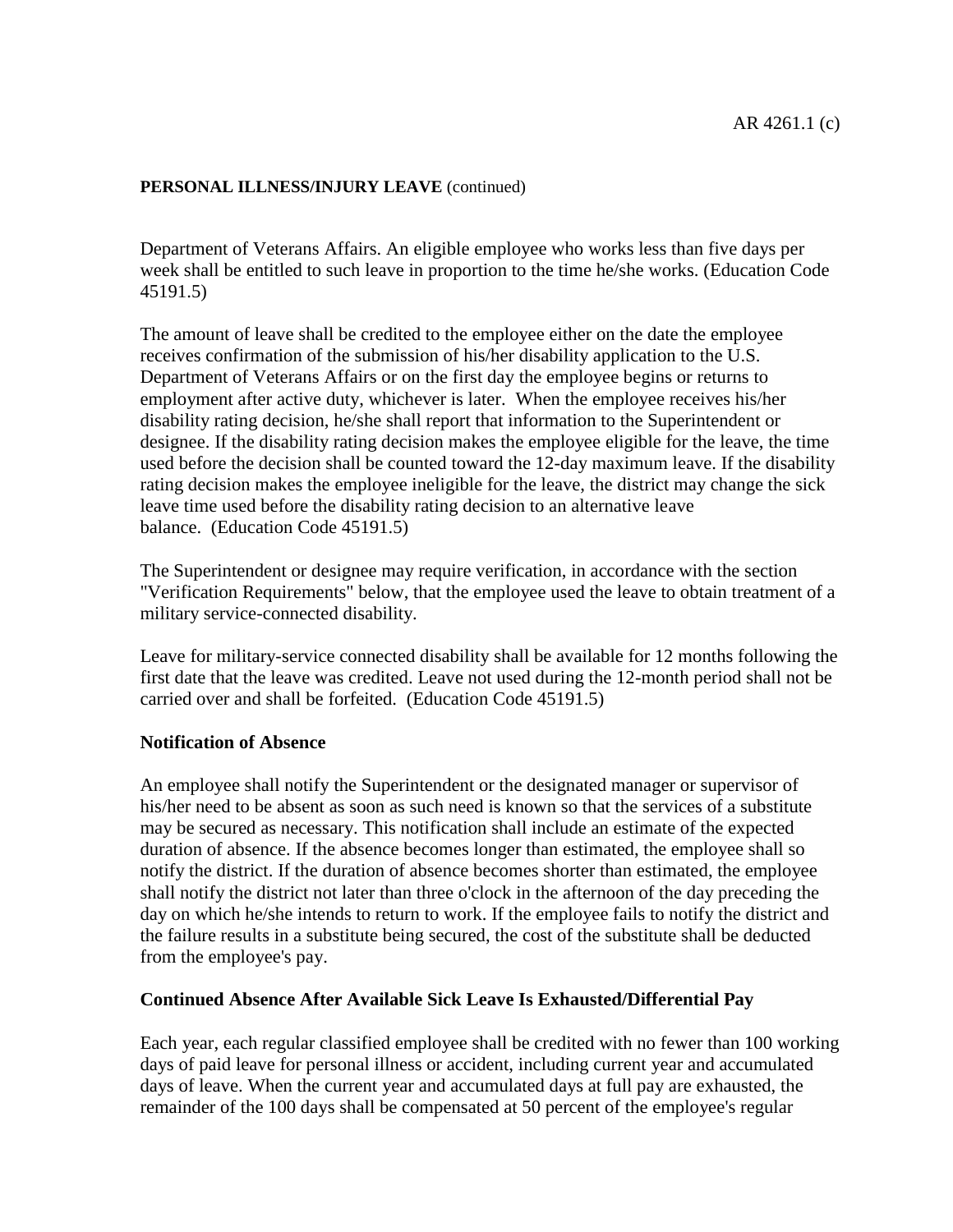salary. Any of the 100 days of leave not used during the year in which they are credited shall be forfeited and shall not accumulate from year to year. This paid leave shall be exclusive of any other paid leave, holidays, vacation, or compensatory time to which the employee may be entitled. (Education Code 45196)

# **Parental Leave**

During each school year, a classified employee may use all available sick leave, including accumulated sick leave, for the purpose of parental leave for a period up to 12 work weeks. The 12-week period shall be reduced by any period of sick leave, including accumulated sick leave, taken during a period of such parental leave. (Education Code 45196.1)

Eligibility for such leave shall not require 1,250 hours of service with the district during the previous 12 months. (Education Code 45196.1)

An employee who has exhausted all available sick leave, including accumulated sick leave, and continues to be absent on account of parental leave shall receive 50 percent of his/her regular pay for the remainder of the 12 work weeks. (Education Code 45196.1)

Parental leave taken pursuant to Education Code 45196.1 shall run concurrently with the parental leave taken pursuant to Government Code 12945.2 or 12945.6, and the aggregate amount of parental leave shall not exceed 12 work weeks in a 12-month period. (Education Code 45196.1; Government Code 12945.2, 12945.6)

# **Extension of Leave**

A permanent employee who is absent because of a personal illness or injury and who has exhausted all available sick leave, vacation, compensatory overtime, and any other paid leave shall be so notified, in writing, and offered an opportunity to request additional leave. The Board may grant the employee additional leave, paid or unpaid, for a period not to exceed six months and may renew this leave for two additional six-month periods or for lesser periods. The total additional leave granted shall not exceed 18 months. (Education Code 45195)

# (cf. 4216 - Probationary/Permanent Status)

If the employee is still unable to resume his/her duties after all available paid and unpaid leaves have been exhausted, the employee shall be placed on a reemployment list for a period of 39 months. If during this time the employee becomes able to resume the duties of his/her position, he/she shall be offered reemployment in the first vacancy in the classification of his/her previous assignment. During the 39 months, the employee's reemployment shall take preference over all other applicants except those laid off for lack of work or lack of funds, in which case the employee shall be ranked according to his/her seniority. (Education Code 45195)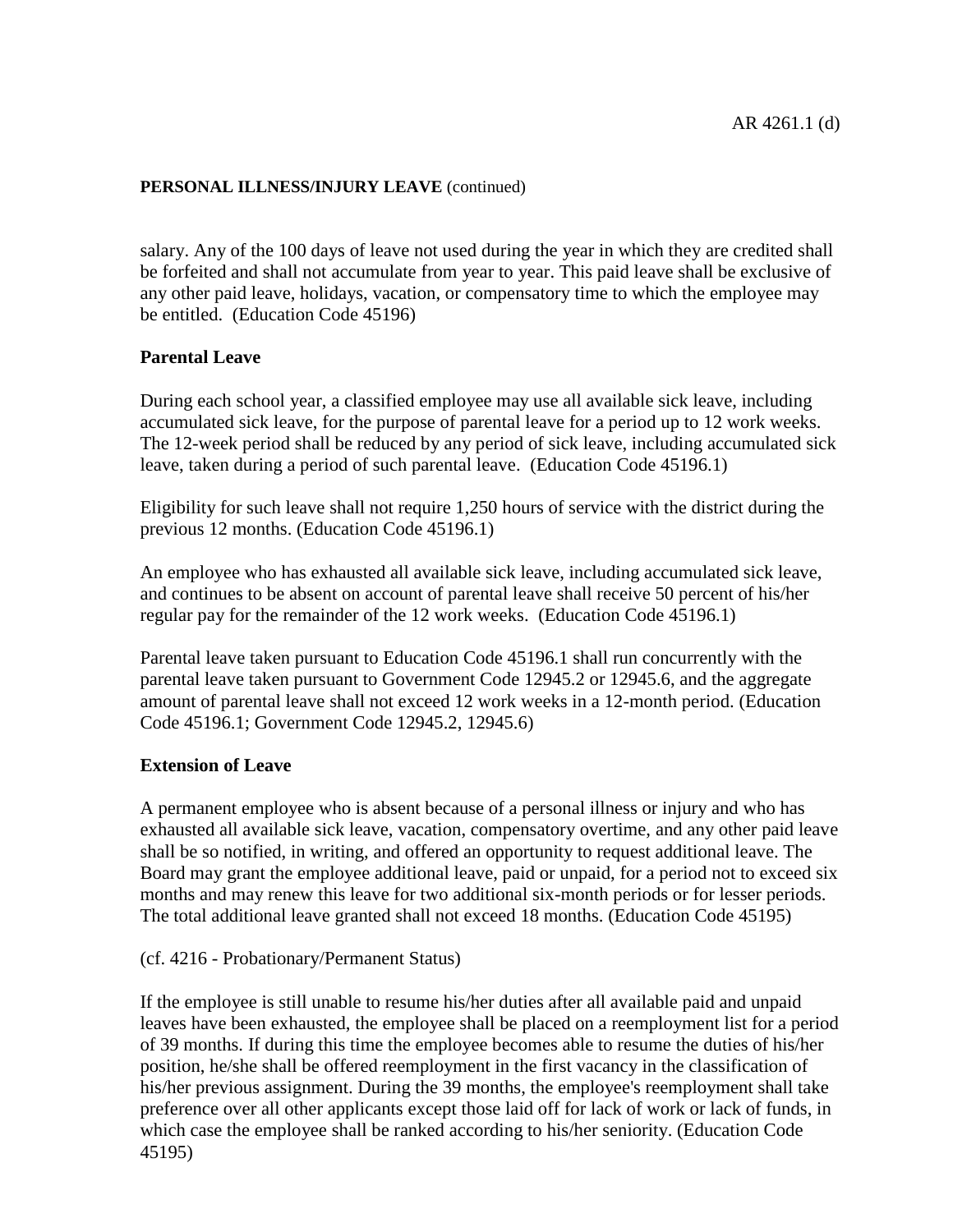## **Verification Requirements**

After any absence due to illness or injury, the employee shall submit a completed and signed district absence form to his/her immediate supervisor.

The Superintendent or designee may require verification whenever an employee's absence record shows chronic absenteeism or a pattern of absences immediately before or after weekends and/or holidays or whenever available evidence clearly indicates that an absence is not related to illness or injury.

In addition, the Superintendent or designee may require an employee to visit a physician selected by the district, at district expense, in order to receive a report on the medical condition of the employee. The report shall include a statement as to the employee's need for additional leave of absence and a prognosis as to when the employee will be able to return to work. If the report concludes that the employee's condition does not warrant continued absence, the Superintendent or designee may, after giving notice to the employee, deny the request for additional leave.

Any district request for additional verification by an employee's physician or a districtselected physician shall be in writing and shall specify that the report to be submitted to the district should not contain the employee's genetic information.

Any genetic information received by the district on behalf of an employee shall be treated as a confidential medical record, maintained in a file separate from the employee's personnel file, and shall not be disclosed except in accordance with 29 CFR 1635.9.

Before returning to work, an employee who has been absent for surgery, hospitalization, or extended medical treatment may be asked to submit a letter from his/her physician stating that he/she is able to return to work and stipulating any recommended restrictions or limitations.

(cf. 4032 - Reasonable Accommodation) (cf. 4113.4/4213.4/4313.4 - Temporary Modified/Light-Duty Assignment)

#### **Short-Term and Substitute Employees**

Except for a retired annuitant who is not reinstated to the retirement system, any short-term or substitute employee who works for 30 or more days within a year of his/her employment shall be entitled to one hour of paid sick leave for every 30 hours worked. Accrued paid sick days shall carry over to the following year of employment, up to a maximum of 48 hours. (Labor Code 246)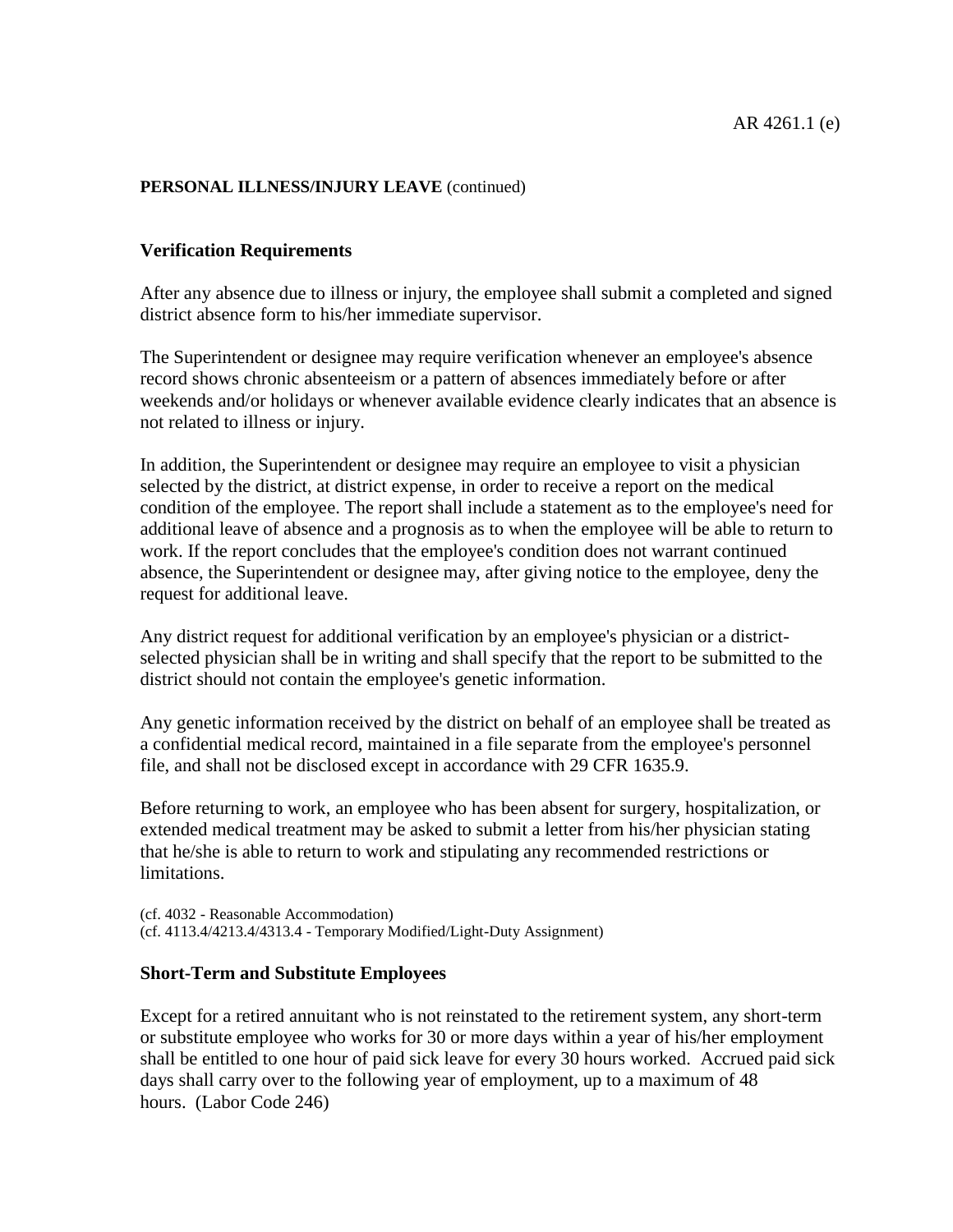Any short-term or substitute employee may begin to use accrued paid sick days on the 90th day of his/her employment, after which he/she may use the sick days as they are accrued. (Labor Code 246)

A short-term or substitute employee may use accrued sick leave for absences due to: (Labor Code 246.5)

- 1. His/her own need or the need of a family member, as defined in Labor Code 245.5, for the diagnosis, care, or treatment of an existing health condition or for preventive care
- 2. Need of the employee to obtain or seek any relief or medical attention specified in Labor Code 230(c) and 230.1(a) for the health, safety, or welfare of the employee, or his/her child, when the employee has been a victim of domestic violence, sexual assault, or stalking

# **Healthy Workplaces, Healthy Families Act Requirements**

No employee, including a short-term or substitute employee, shall be denied the right to use accrued sick days and the district shall not in any manner discriminate or retaliate against an employee for using or attempting to use sick leave, filing a complaint with the Labor Commissioner, or alleging district violation of Labor Code 245-249.

To ensure the district's compliance with Labor Code 245-249, the Superintendent or designee shall:

- 1. At a conspicuous location in each workplace, display a poster on paid sick leave that includes the following information:
	- a. That an employee is entitled to accrue, request, and use paid sick days
	- b. The amount of sick days provided by Labor Code 245-249
	- c. The terms of use of paid sick days
	- d. That discrimination or retaliation against an employee for requesting and/or using sick leave is prohibited by law and that an employee has the right to file a complaint with the Labor Commissioner if the district discriminates or retaliates against him/her
- 2. Provide at least 24 hours or three days of paid sick leave to each eligible employee to use per year and allow eligible employees to use accrued sick leave upon reasonable request